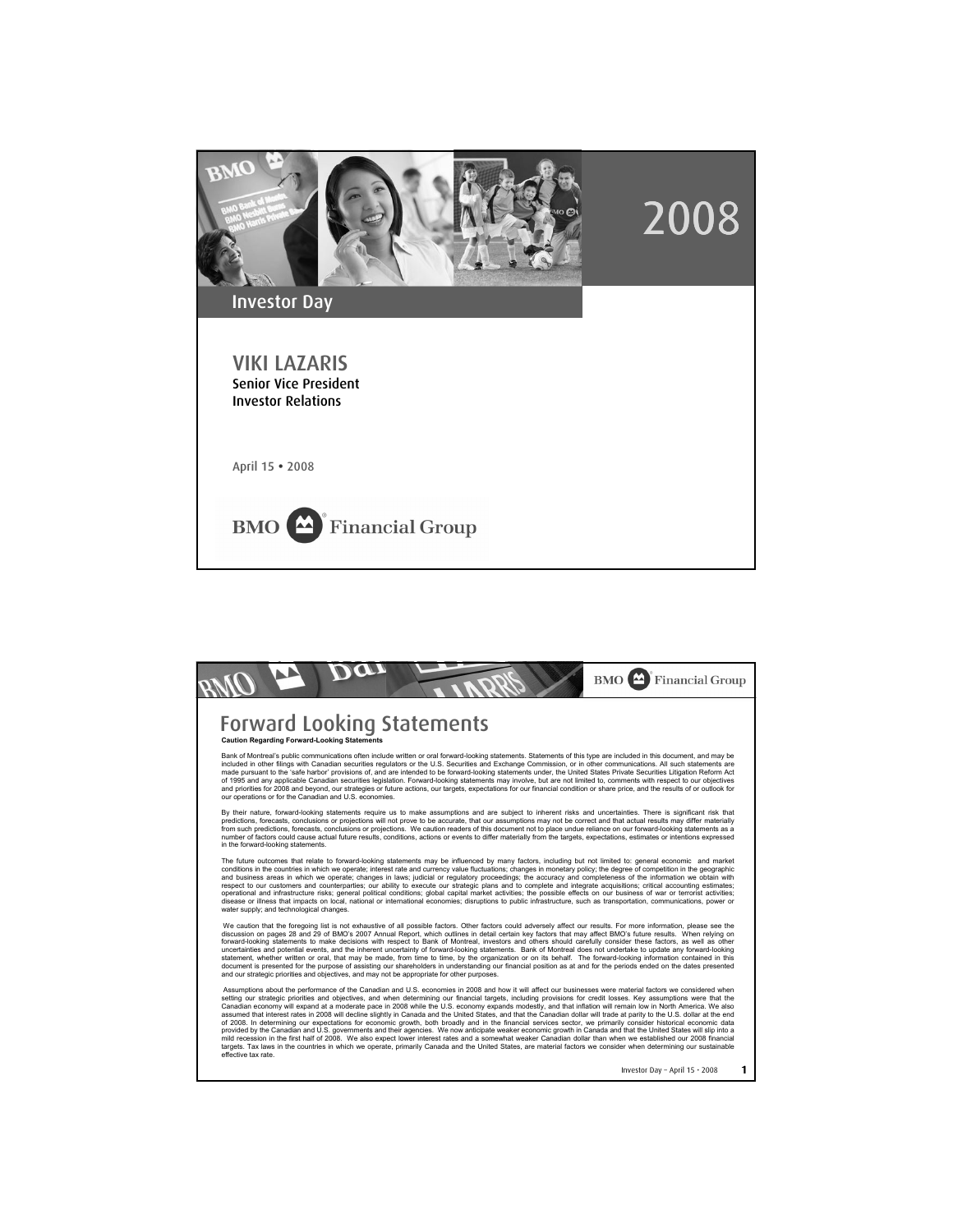

|                       | <b>Financial Group</b><br><b>BMO</b>                 |   |  |  |
|-----------------------|------------------------------------------------------|---|--|--|
| Agenda                |                                                      |   |  |  |
| $8:15$ am - $8:30$ am | Opening Remarks - CEO & CFO                          |   |  |  |
| $8:30$ am - 9:15am    | Personal & Commercial Banking Canada - Presentations |   |  |  |
| $9:15$ am - $9:45$ am | Personal & Commercial Banking Canada - Q&A           |   |  |  |
| $9:45$ am - 10:00am   | <b>Break</b><br>$\bullet$                            |   |  |  |
| $10:00$ am - 10:45am  | Private Client Group - Presentations                 |   |  |  |
| $10:45$ am - 11:00am  | Private Client Group - Q&A<br>$\bullet$              |   |  |  |
| $11:00$ am - 11:30am  | Personal & Commercial Banking U.S. - Presentations   |   |  |  |
| $11:30am - 11:45am$   | Personal & Commercial Banking U.S. - Q&A<br>٠        |   |  |  |
| $11:45$ am - 12:00pm  | Chief Risk Officer - Presentation                    |   |  |  |
| $12:00$ pm – 12:15pm  | <b>Break</b><br>$\bullet$                            |   |  |  |
| $12:15$ pm - 1:15pm   | Lunch - Closing Remarks and Q&A                      |   |  |  |
|                       |                                                      |   |  |  |
|                       | Investor Day - April 15 · 2008                       | 3 |  |  |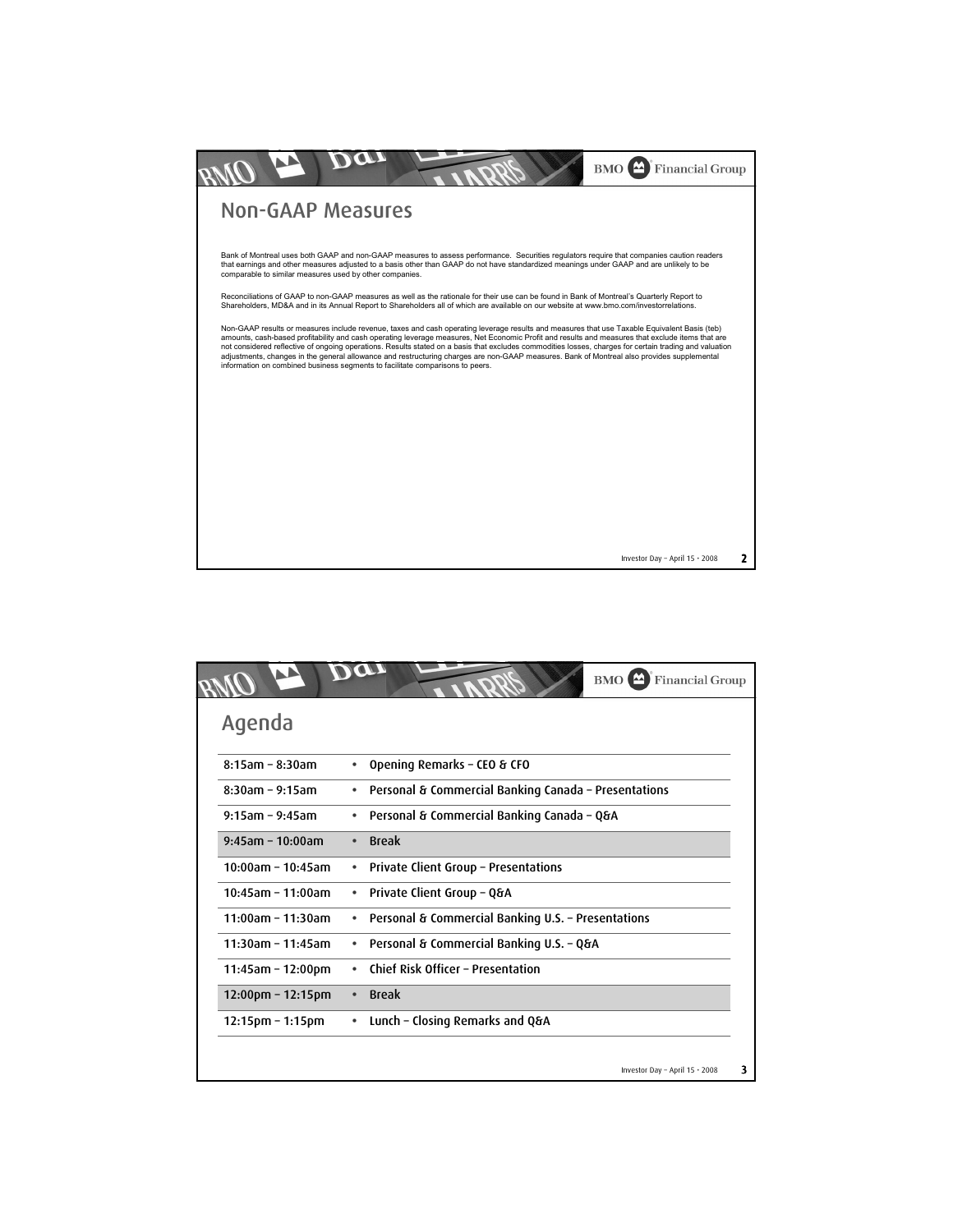| Order of Speakers                                 |                       |                                                                             |  |
|---------------------------------------------------|-----------------------|-----------------------------------------------------------------------------|--|
| <b>BMO Financial Group</b>                        | Viki Lazaris          | Senior Vice President Investor Relations                                    |  |
|                                                   | <b>Bill Downe</b>     | President & CEO, BMO Financial Group                                        |  |
|                                                   | <b>Russ Robertson</b> | Interim Chief Financial Officer, BMO Financial Group                        |  |
| Personal &<br><b>Commercial Banking</b><br>Canada | Frank Techar          | President & CEO, Personal & Commercial Banking Canada                       |  |
|                                                   | Alex Dousmanis-Curtis | Senior Vice President, Greater Toronto Division                             |  |
|                                                   | Sandra Hanington      | Executive Vice President, Customer Strategies & Marketing                   |  |
|                                                   | Maurice Hudon         | Senior Executive Vice President, Personal & Commercial Banking Canada       |  |
|                                                   | Wendy Millar          | Executive Vice President and Senior Risk Officer (P&C Canada/PCG)           |  |
| <b>Private Client Group</b>                       | Gilles Quellette      | President & CEO, Private Client Group                                       |  |
|                                                   | Dean Manjuris         | Vice Chairman, Private Client Division                                      |  |
|                                                   | Connie Stefankiewicz  | President & CEO, BMO InvestorLine                                           |  |
|                                                   | Ed Legzdins           | Senior Vice President and Head of Retail Investments                        |  |
|                                                   | Andrew Auerbach       | Senior Vice President & Chief Operating Officer, BMO Harris Private Banking |  |
|                                                   | <b>Terry Jenkins</b>  | Senior Vice President and Head of Harris Private Bank, U.S.                 |  |
| Personal &<br><b>Commercial Banking</b><br>U.S.   | Ellen Costello        | Chief Executive Officer, Harris Bankcorp, Inc.                              |  |
|                                                   | Julie Curran          | Senior Vice President, District Executive - West                            |  |
|                                                   | Ray Whitacre          | Senior Vice President and Market Executive Commercial Mid-Market            |  |
| <b>BMO Financial Group</b>                        | Tom Flynn             | Executive Vice President and Chief Risk Officer, BMO Financial Group        |  |

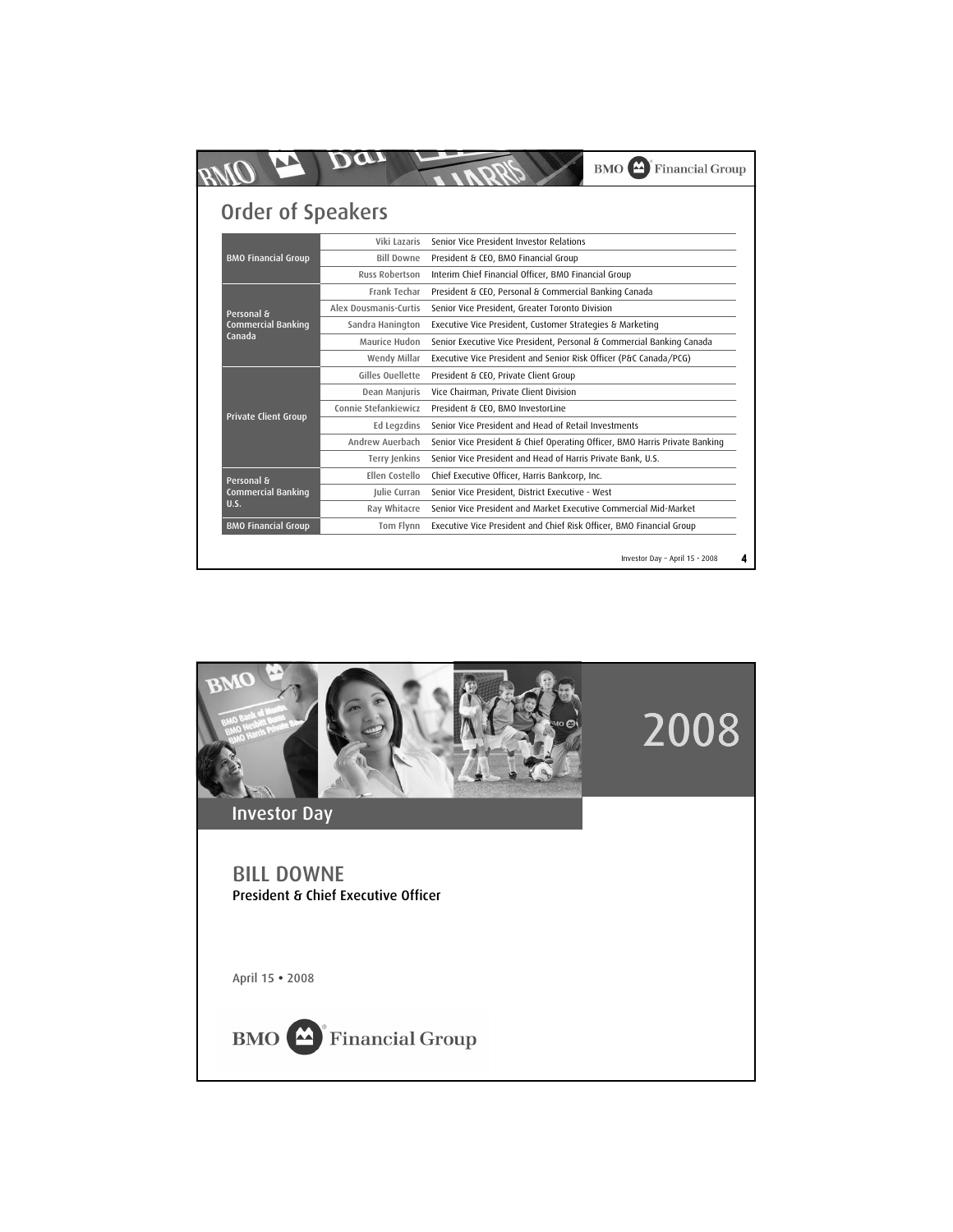| $BMO$ $\triangle$<br><b>Financial Group</b> |                                           |  |  |  |  |
|---------------------------------------------|-------------------------------------------|--|--|--|--|
| Leadership Team                             |                                           |  |  |  |  |
| Personal & Commercial Banking Canada        | Frank Techar                              |  |  |  |  |
| Personal & Commercial Banking U.S.          | Ellen Costello                            |  |  |  |  |
| Private Client Group                        | Gilles Ouellette                          |  |  |  |  |
| <b>BMO Capital Markets</b>                  | Tom Milroy                                |  |  |  |  |
| <b>Finance</b>                              | Russ Robertson                            |  |  |  |  |
| Enterprise Risk & Portfolio Management      | Tom Flynn                                 |  |  |  |  |
| Human Resources & Communications            | Rose Patten                               |  |  |  |  |
| Strategic Management & Corporate Marketing  | Joan Dea                                  |  |  |  |  |
| Technology & Operations                     | Barry Gilmour                             |  |  |  |  |
|                                             | Investor Day - April $15 \cdot 2008$<br>6 |  |  |  |  |

| $BMO$ <sup><math>\triangle</math></sup><br><b>Financial Group</b><br><b>Our Objectives</b> |                                                                                                                                                                                                             |                                                                                                                                                                                                                                                                                   |  |  |  |  |
|--------------------------------------------------------------------------------------------|-------------------------------------------------------------------------------------------------------------------------------------------------------------------------------------------------------------|-----------------------------------------------------------------------------------------------------------------------------------------------------------------------------------------------------------------------------------------------------------------------------------|--|--|--|--|
| Our Vision                                                                                 | Our Governing<br>Objective                                                                                                                                                                                  | Our Medium-Term<br><b>Financial Objectives</b>                                                                                                                                                                                                                                    |  |  |  |  |
| To be the top-<br>performing financial<br>services company in<br><b>North America</b>      | To maximize the<br>total return to BMO<br>shareholders and<br>generate, over time,<br>first-quartile total<br>shareholder return<br>relative to our<br><b>Canadian and North</b><br>American peer<br>qroups | Over time, increase<br>EPS by a minimum of<br>10% per year, earn<br>average annual ROE<br>of between 18% and<br>20%, grow revenues<br>by two percentage<br>points more than<br>expenses, and<br>maintain a strong<br>regulatory capital<br>position, consistent<br>with our peers |  |  |  |  |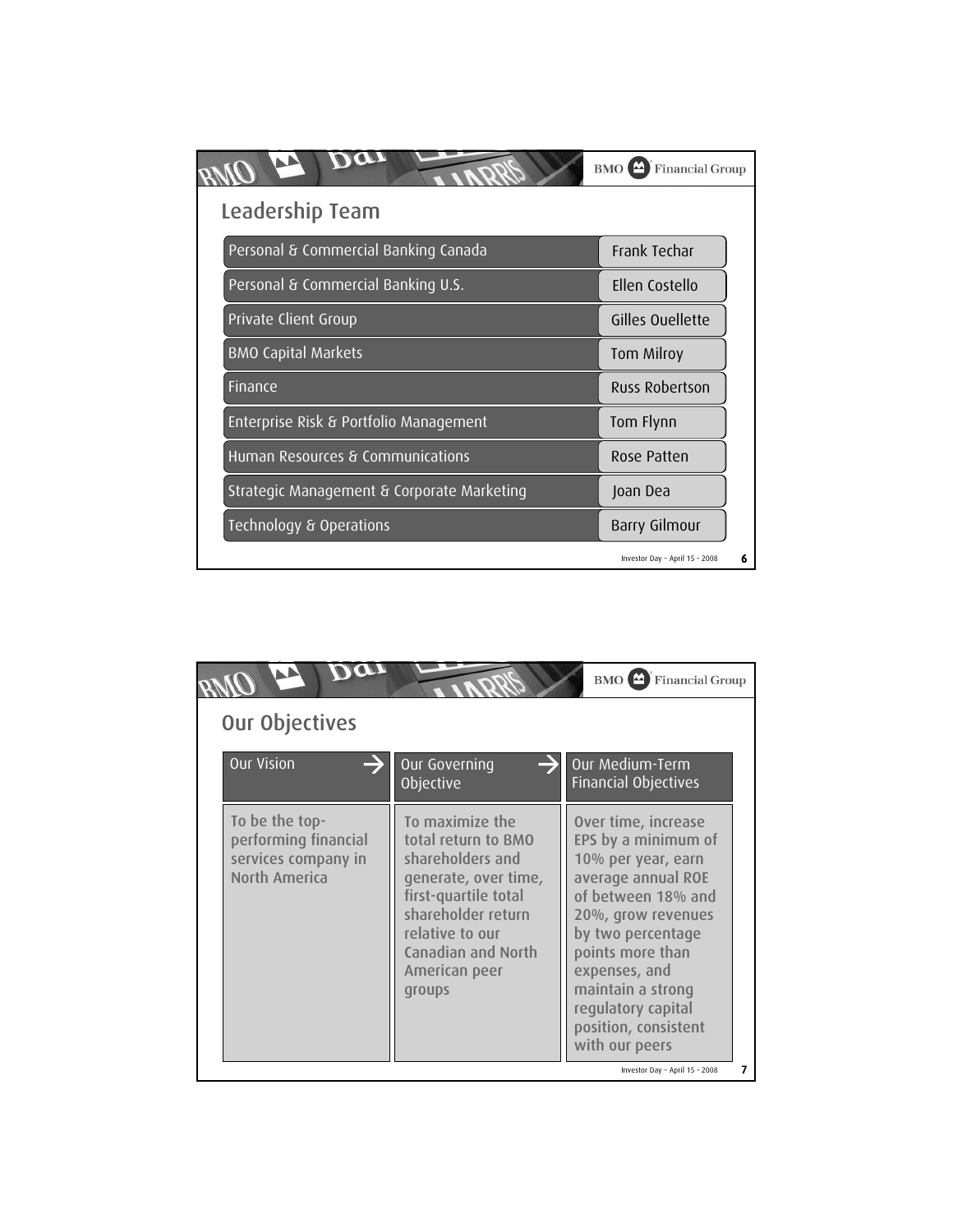

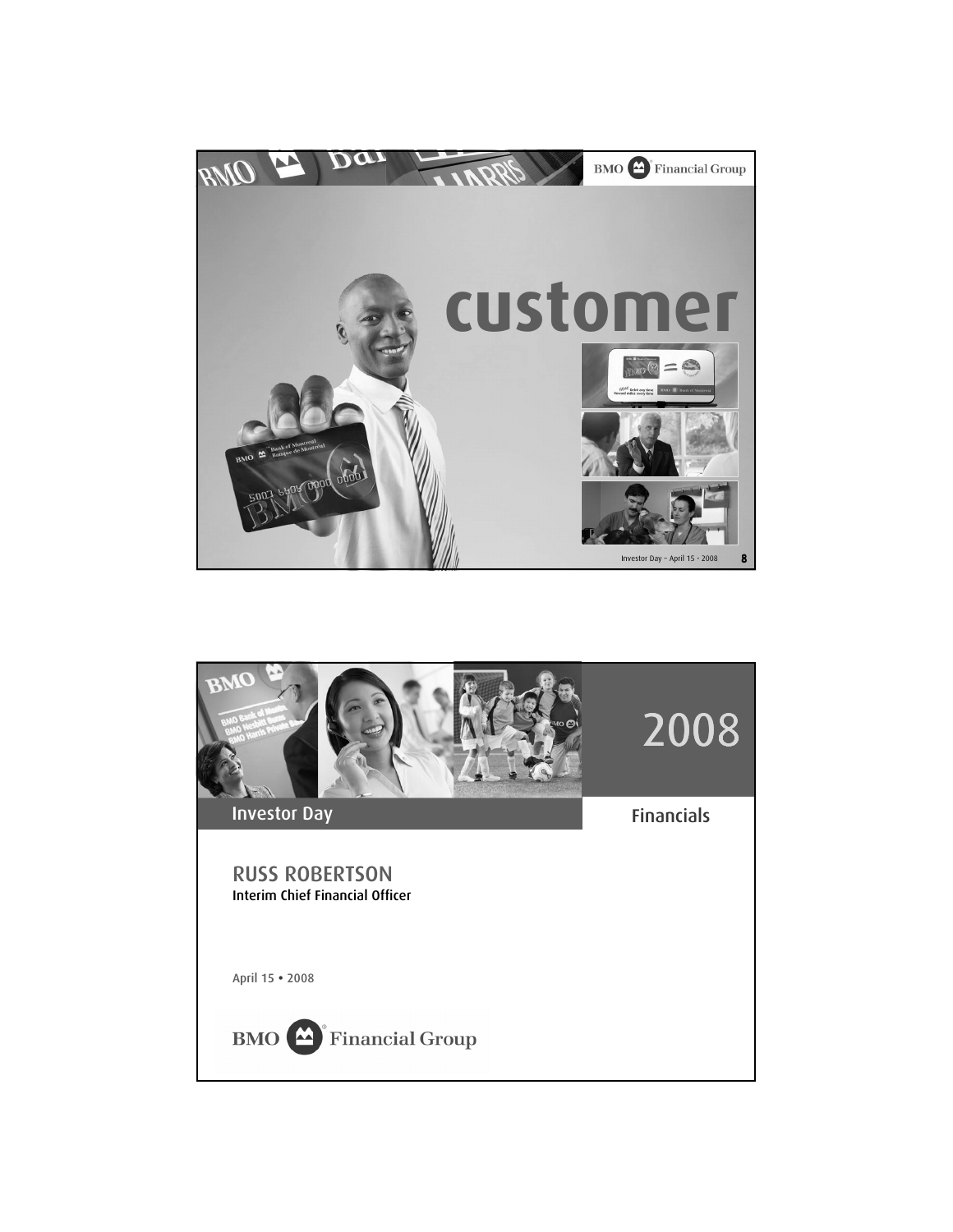